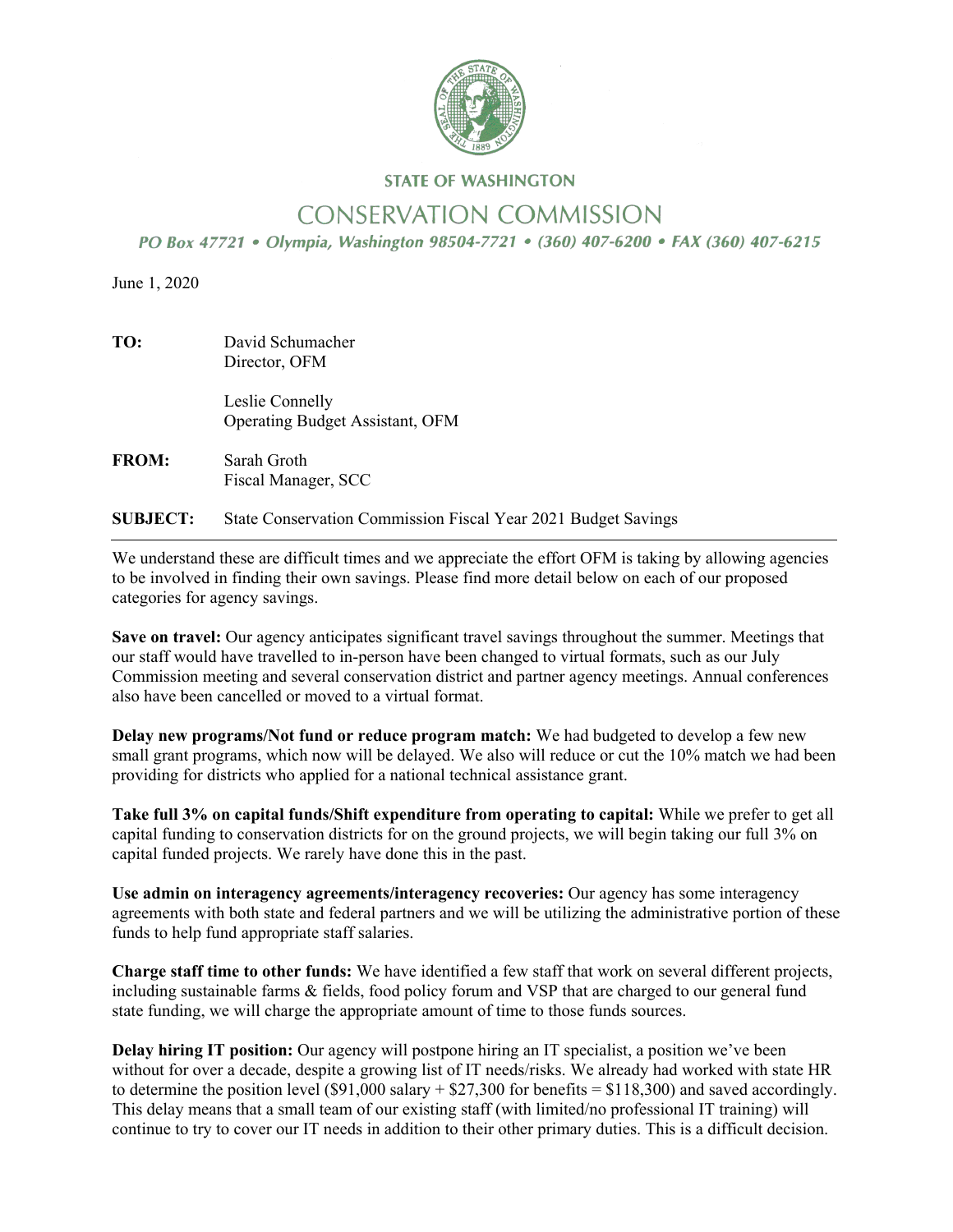OFM Agency Savings Memo June 1, 2020 Page 2 of 2

In FY19 our agency completed a "risk register" exercise with DES that revealed several IT-related issues that could negatively impact our operations, including lack of IT capacity/expertise to review and comply with state policies (including IT accessibility), identify and proactively address potential web security issues, and launch/maintain an agency information management system. Our state's conservation districts also look to our agency for IT guidance/expertise. Without an IT specialist, we're unable to address the risks identified or fully provide the assistance conservation districts seek.

**Delay equipment purchases**: We had budgeted for four new computers in FY21, which we will delay.

**Delay/limit training and conference registrations**: This limitation on registrations will apply to all staff and commission members.

**Restrict personal service contracts:** We will freeze new personal service contracts. This includes regular/recurring contracts, such as the annual educational videos we've been making in partnership with the program *Washington Grown*.

If you have questions or comments, please feel free to reach me at (360)790-3501 or by email at sgroth@scc.wa.gov.